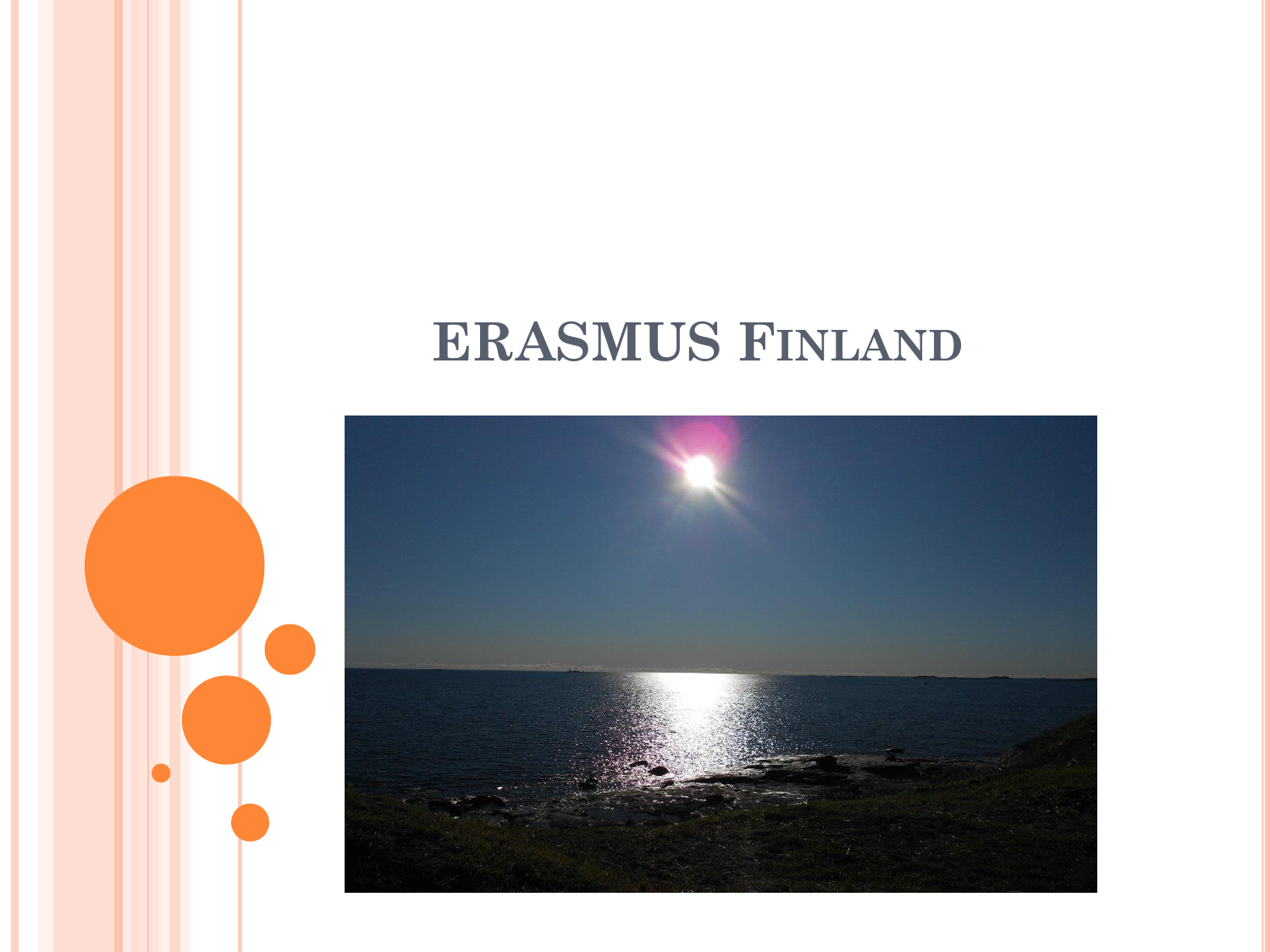## **PREPARATION**

#### o Health clearance;

History of vaccinations such MMR, diphtheria, polio, chicken pox and tetanus.

MRSA and VRE screen.

If working in paediatrics will also require a salmonella screen.

Costs of screens and GP visit or visits are incurred by student.

Important not to delay in getting these done.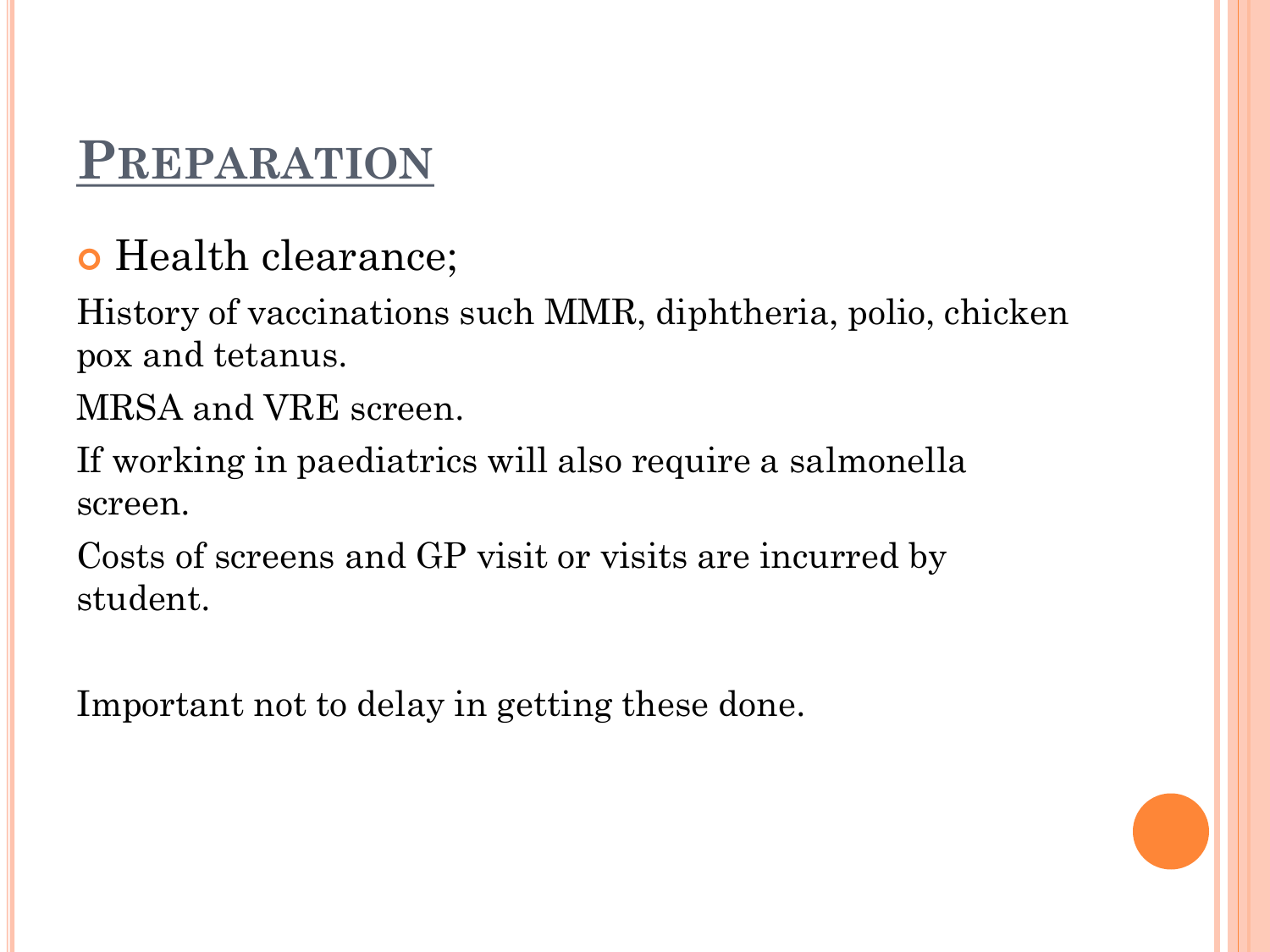#### **PREPARATION**

- *Official Transcript* of all exam results which can be obtained from the examinations office.
- *TUAS online application & hard copy application* will also have to completed - includes what type of accommodation you want, personal details etc.
- *ERASMUS Grant application*.
- *CLO Booklet* obtained at college and a lecturer will go through the 3rd year book with you. Ensure to get your practice agreement signed at college and obtain a copy.
- *Placement-* Once you find out what placements you are doing I found it beneficial to bring lecture notes/books with me and to read up about the Finnish H/C system.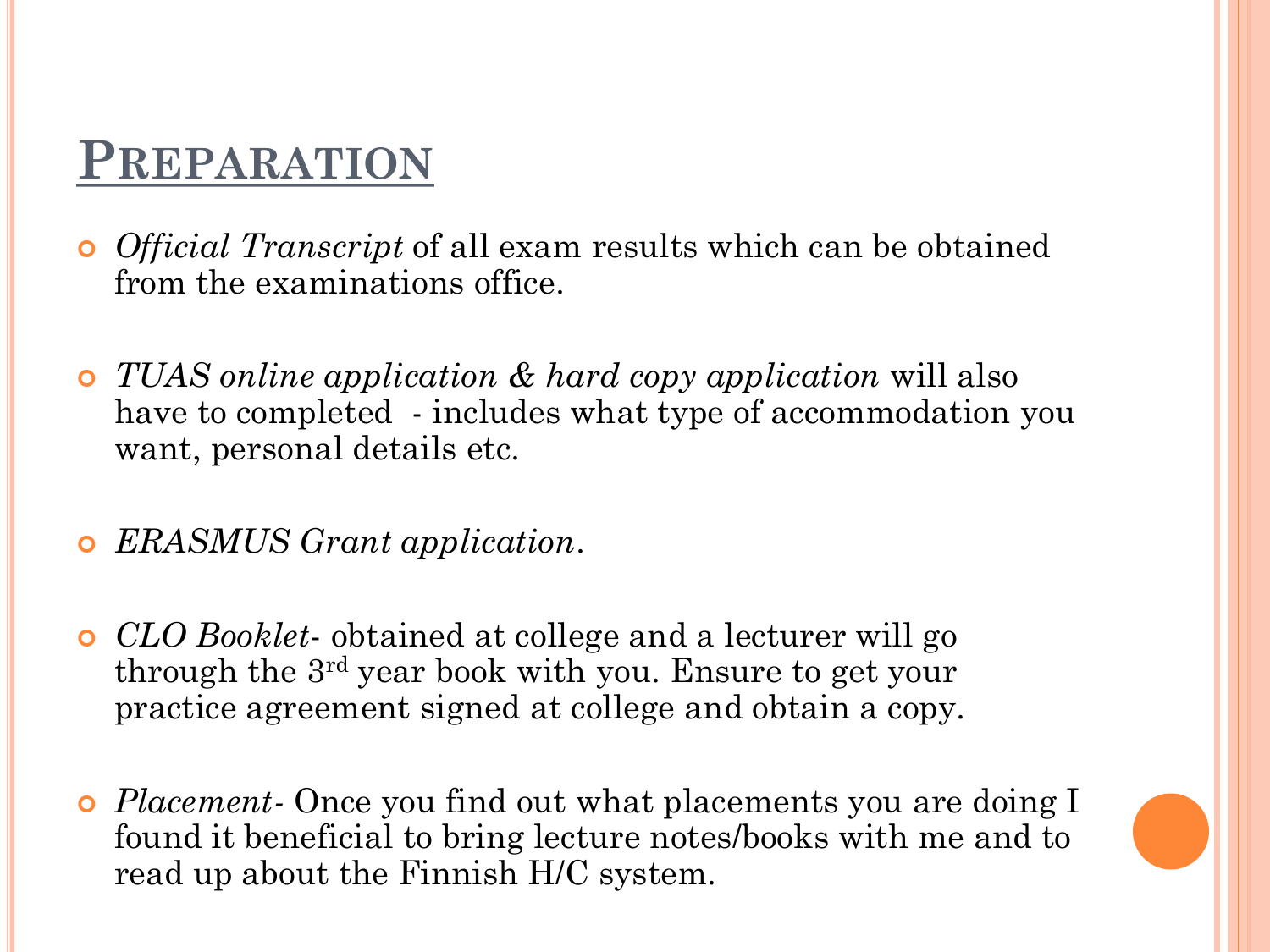#### **TRAVEL**

- *Flights* No direct flights to Helsinki. Have to make a connecting flight to get there usually through Amsterdam. Cost of flights approximately  $\epsilon$ 300 return.
- *Baggage* you may have to pay extra for additional luggage. Usually around  $€50$ .
- *New Home* The host university set up a facebook page for all exchange students and they put up a document on how to get to your accommodation from Helsinki including bus numbers, terminals and stops. Bus is around  $E21$  single to Salo.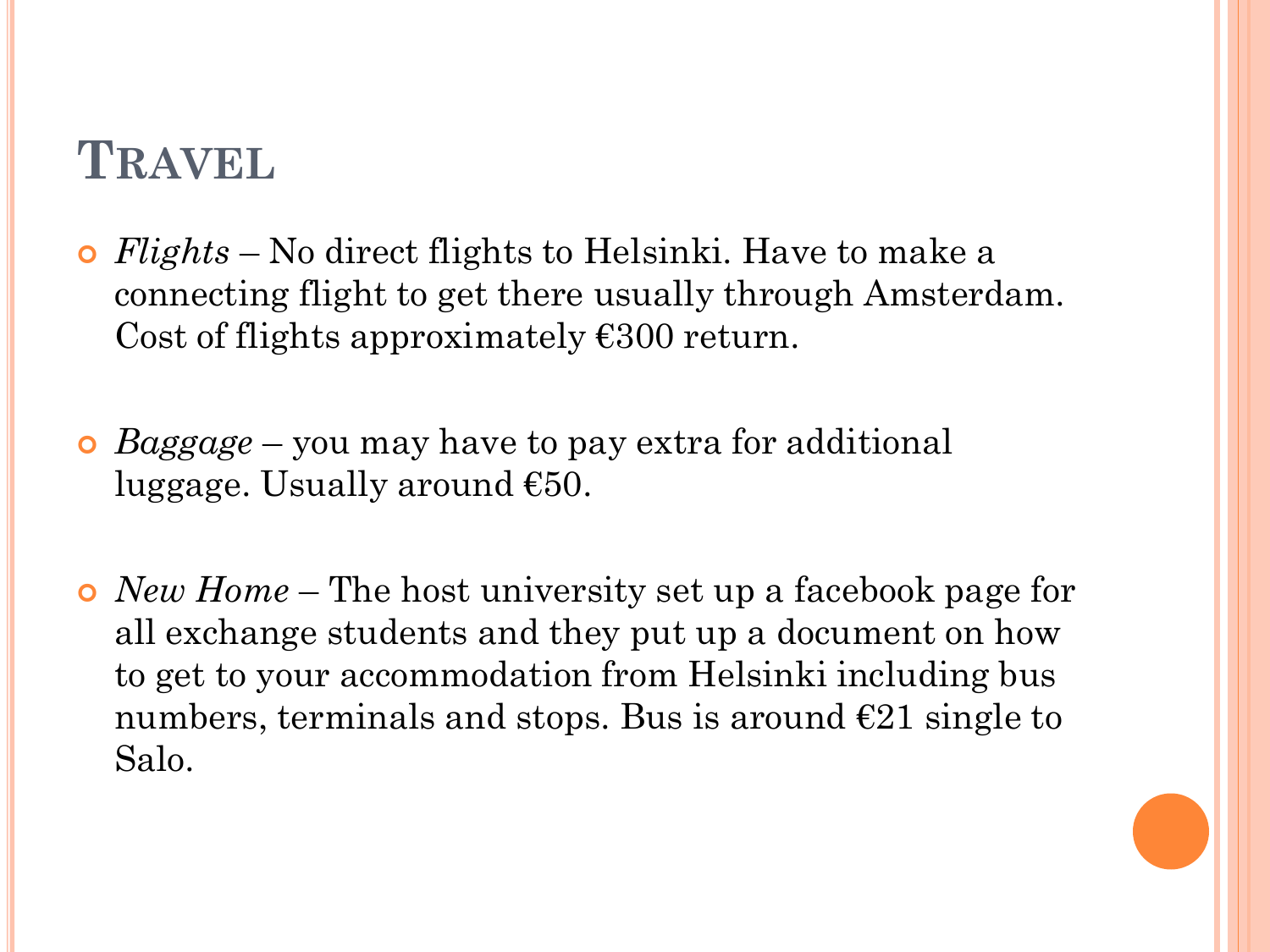#### **ACCOMMODATION**

*Types* – student apartment or student dorm?

*Apartment* is advisable as you get to build up more of a relationship with your new house mates and you have more freedom. All apartments are same sex!

*Dorms* are only available in Turku and apartments are very limited there. The dorms have a communal kitchen area and closes from 23:00 to 06:00am.

*Rent* is very cheap. It depends on the size of the room. I had a small enough room which cost me  $E120$  a month and includes utilities and broadband.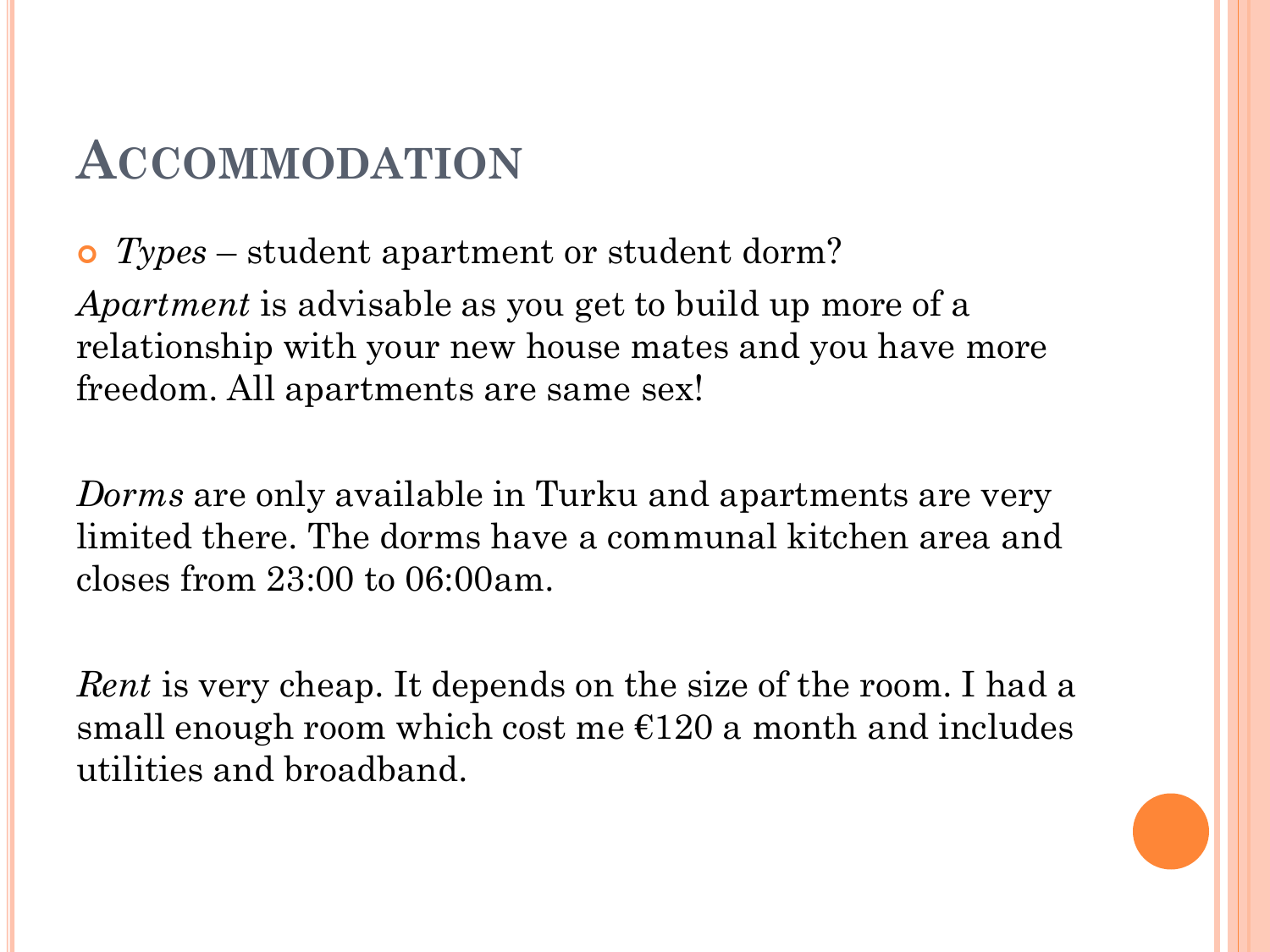#### **FINANCE**

- The grant certainly does help however additional resources are required.
- The total amount of the grant is approximately  $E1200$ .
- Finland is an expensive country especially for groceries and alcohol. You may have to shop in several places.
- Altogether I spent around  $\epsilon$ 3,500 so you better start saving now.  $\odot$
- You can survive on less but it all depends on what you want to do while over there. Trips away, nights out etc.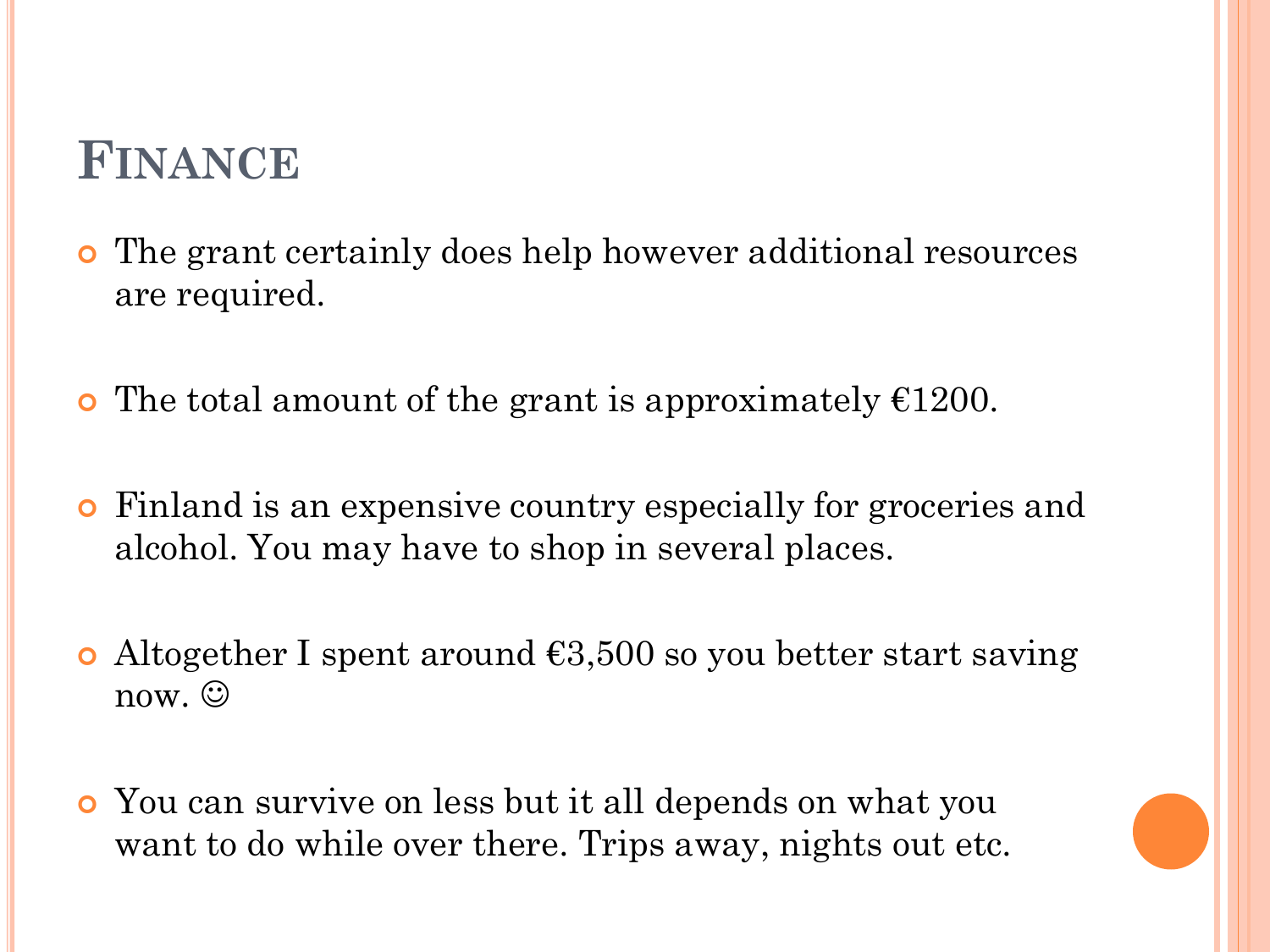#### **PLACEMENT**

- *Language* Finnish people can be shy when using English. It is just as difficult for them to converse with you as it is for you to converse with them. It may cause difficulty with the CLO book.
- College runs a Finnish for exchange course which is advisable for the basics but class times clash with placement and you may have to drop out.
- **•** Depending on the placement the levels of English by staff and patients differ.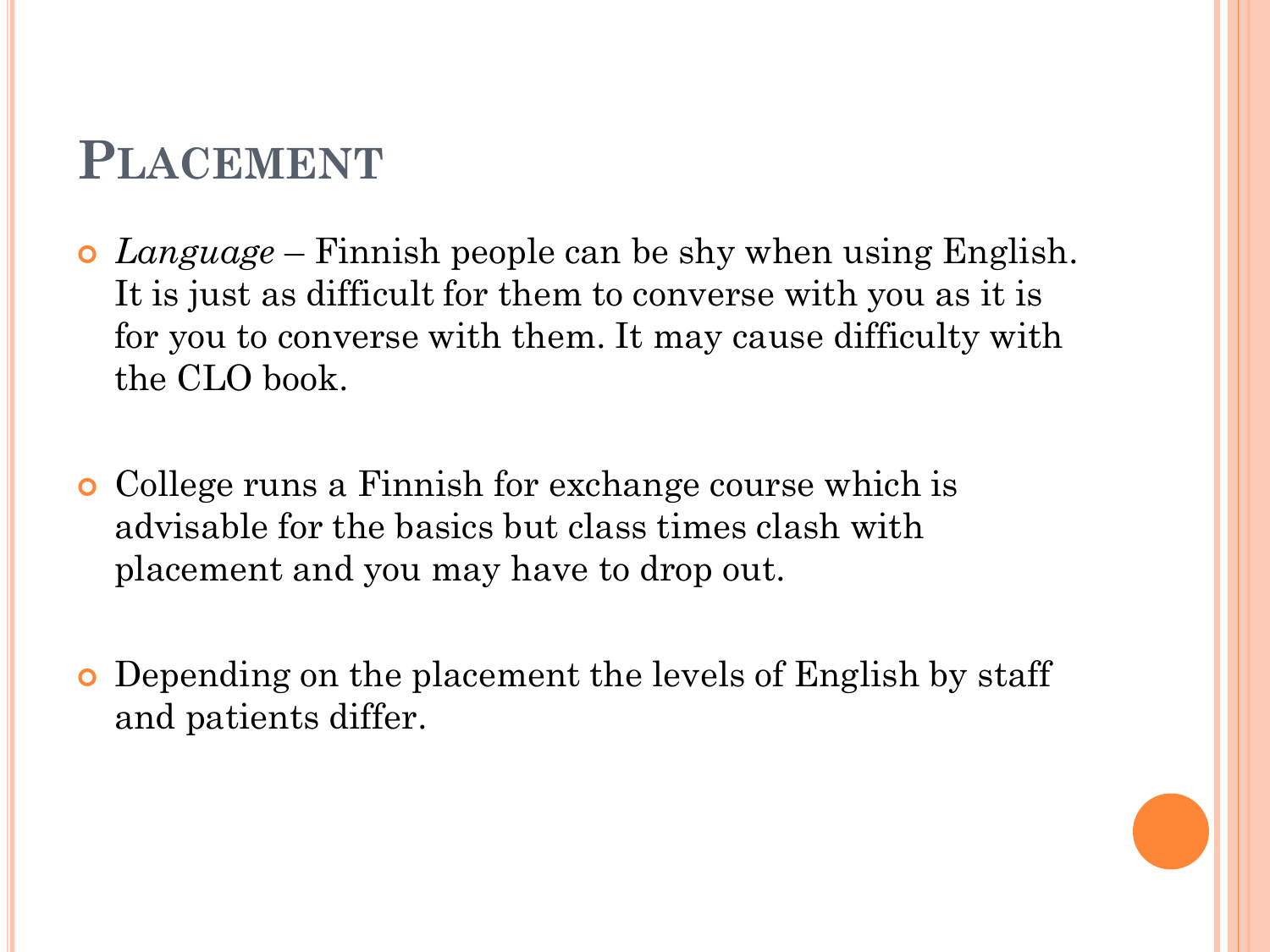### **PLACEMENT**

- Finland has a universal healthcare model.
- No private health insurance.
- Very low levels or MRSA.
- Incredibly strict infection control and hand hygiene procedures.
- On placement I found no major differences in culture except for religious beliefs and how they prepare someone who has recently died.
- Great learning experience with regard to how the countries and H/C systems differ.
- *Learning*  Many great opportunities to learn if you apply yourself. Ask questions and show an interest.
- SDL learning is required i.e. procedures, medications, diseases etc.
- Shifts are short so there is plenty of time.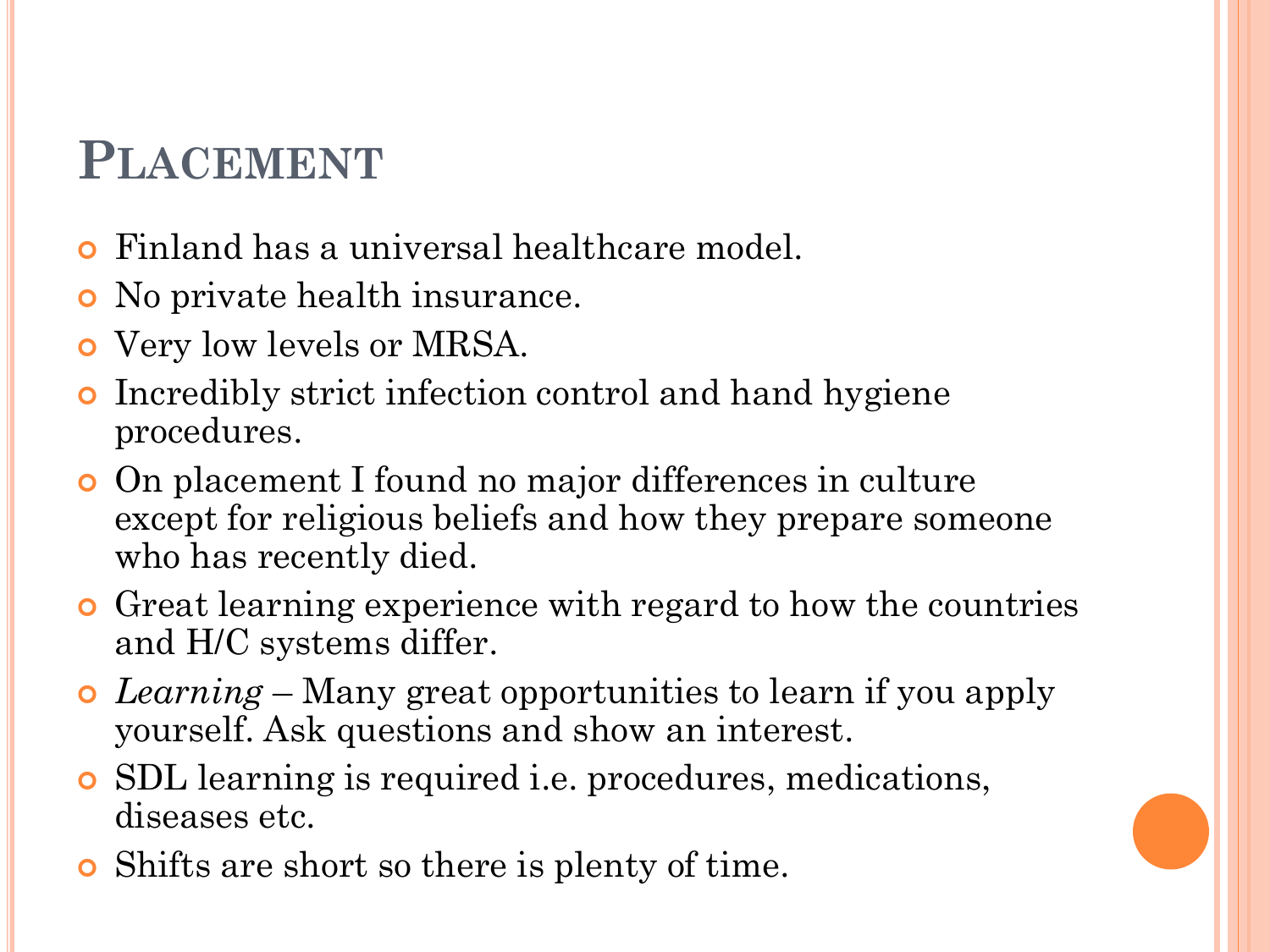# **BENEFITS: BOTH INDIVIDUAL & PROFESSIONAL**

- **•** Broadened my scope of nursing. One does not have to restricted to Ireland or even Australia. Perfectly good H/C systems in Europe.
- Different roles of the nurse compared to Irish nurses in certain areas.
- Critical thinking on how aspects of nursing in Finland could be applied to Ireland.
- More empowerment to student nurses.
- *Individual*  meeting a great bunch a people.
- Making lifelong friendships.
- A great sense of independence; travelling to a foreign country to a few months and encountering a language that resembles nothing else.